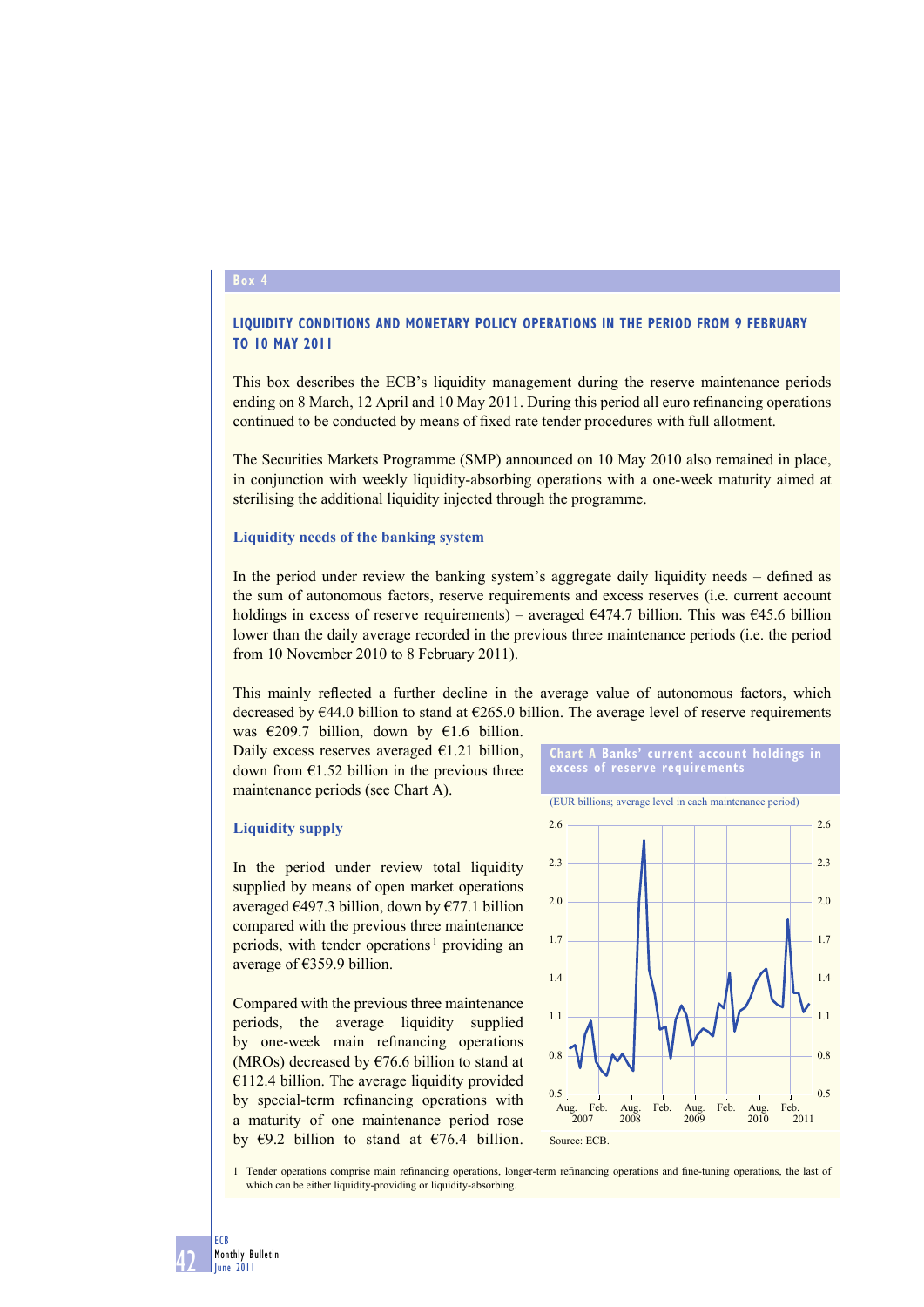### **ECONOMIC AND MONETARY DEVELOPMENTS**

Monetary and financial developments

In parallel, the average liquidity supplied by three-month longer-term refinancing operations (LTROs) increased by  $\epsilon$ 40.6 billion to stand at  $\epsilon$ 250.0 billion. By contrast with the previous review period, however, there were no one-year LTROs outstanding, since the final operation, which had provided €96.9 billion, matured on 23 December 2010. As a result, the total amount of liquidity provided at a maturity of one maintenance period and beyond increased by only €3.4 billion compared with the previous review period and stood at €326.4 billion. In total, MROs and LTROs provided €438.8 billion, which contrasts with the peak of almost €900 billion in June 2010.

Together, the covered bond purchase programme (CBPP) and the SMP provided an average of  $E137.4$  billion of liquidity. The CBPP, for which purchases ended on 30 June 2010, provided €60.6 billion, down marginally from  $660.8$  billion in the previous review period. On 6 May 2011 the net value



(EUR billions; daily averages for the review period are shown next to each item)



of settled purchases under the SMP stood at  $\epsilon$ 76.1 billion, down slightly from  $\epsilon$ 76.5 billion on 4 February 2011, as maturing amounts exceeded new purchases.

In parallel, the weekly one-week operations sterilising the liquidity provided by the SMP absorbed an average of  $\epsilon$ 75.4 billion in the period under review,  $\epsilon$ 1.4 billion below the average intended amount of  $\epsilon$ 76.8 billion owing to underbidding in the operations on 26 April and 3 May 2011. The liquidity absorbed by means of fine-tuning operations with an overnight maturity on the last day of each maintenance period averaged  $E105.9$  billion (see Chart B).

### **Use of standing facilities**

Overall, the fact that the supply of liquidity declined more strongly than liquidity needs meant that average excess liquidity fell to  $E22.6$  billion in the period under review (down from  $\epsilon$ 54.0 billion in the previous review period). This resulted in lower net recourse to the deposit facility,<sup>2</sup> which averaged around  $E$ 21.4 billion. Daily net recourse to the deposit facility thereby decreased to levels last seen in June 2009.

2 Net recourse to the deposit facility is calculated as recourse to the deposit facility minus recourse to the marginal lending facility, including weekends.